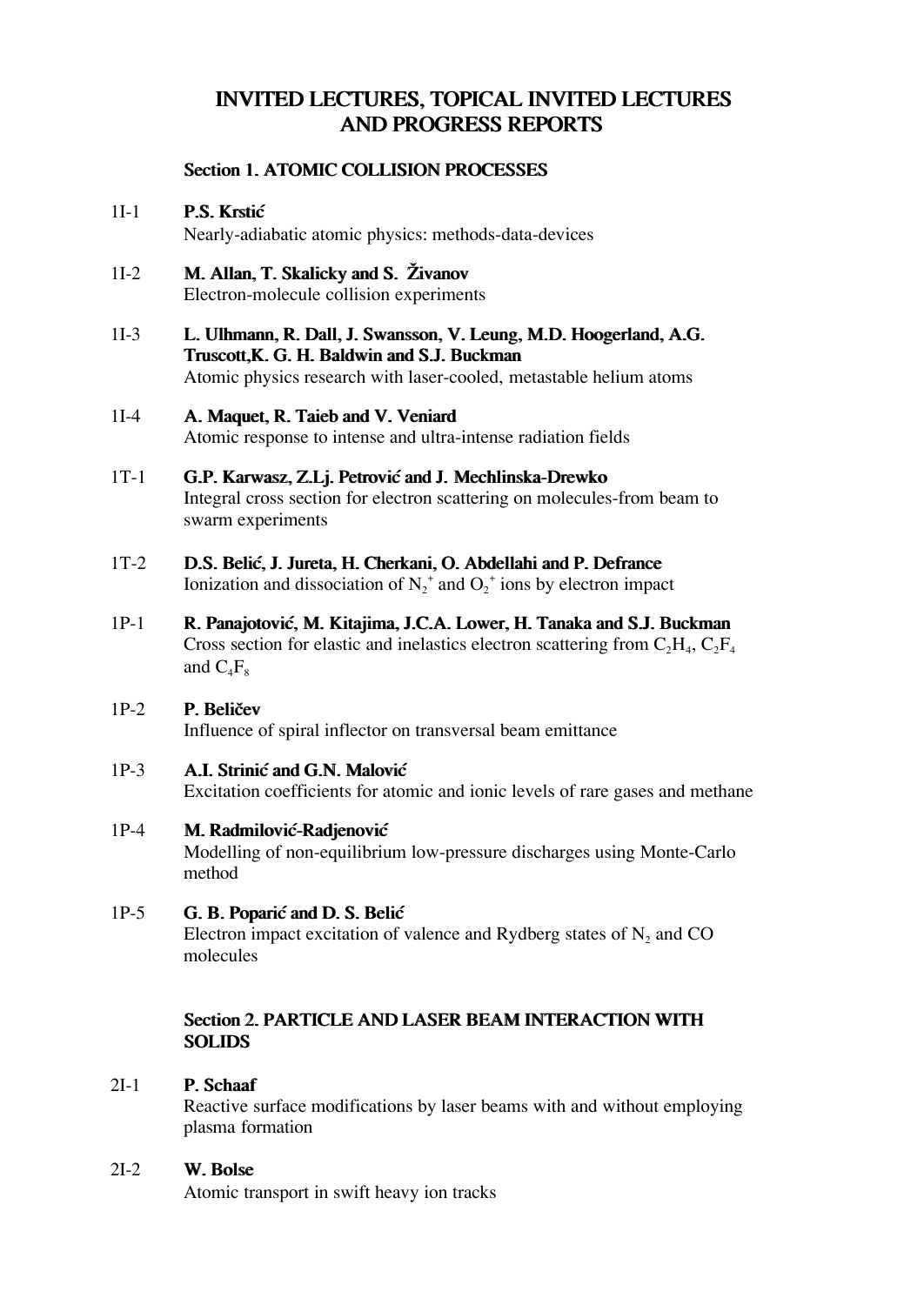#### Y. Serruys, P. Trocellier and D. Gosset 2I-3

Measurement of <sup>3</sup>He diffusion in ceramics using nuclear reaction spectrometry

#### K.P. Homewood, M.A. Lourenco, R.M. Gwilliam and G. Shao 2I-4

Ion beam engineered silicon light emitting diodes

# 2T-1 G. Shao

Transmission electron microscopy of ion beam synthesized semiconducting thin films

#### R. Webb 2T-2

The computer simulation of cluster/molecule surface interaction

#### S. Dhar, M. Milosavljević, P. Schaaf, N. Bibić and K.P. Lieb 2T-3

Ion beam mixing and silicide formation in Fe/Si and Ta/Si bilayers

#### Z. L. Mišković and Y-N. Wang 2P-1

Non-stationalry and vicinage effects on charge state of fast atomic, molecular and cluster ions in thin foils

#### **B.M. Gaković** 2P-2

Surface modification of titanium based thin films/coatings by pulsed IR laser beam

#### Lj. D. Nedeljković and N.N. Nedeljković 2P-3

Quantum teleology of the ion-surface interactions

# **Section 3. LOW TEMPERATURE PLASMAS**

#### T. Makabe 3I-1

Introduction to Vic-Address:-vertically itegrated computer aided design for device processing-

# 3I-2 M. Gigosos and M.A. Gonzalez

Computer simulated hydrogen line profiles for non equilibrium plasmas

# 3I-3 S.N. Raikov

Intracavity laser spectroscopy of laser ablation plasma

# 3I-4 V. Godyak

Plasma parameters of low pressure ICPs

# 3T-1 **V.M. Astashynski, M.M. Kuraica and J. Puri}**

Plasma dynamic processes accompanying nigh energy compression flows interaction with surfaces

# 3T-2 H. Thomas, M. Hedler, D. Labruier and H. Hucker

Plasma-induced finishing of textile fibres